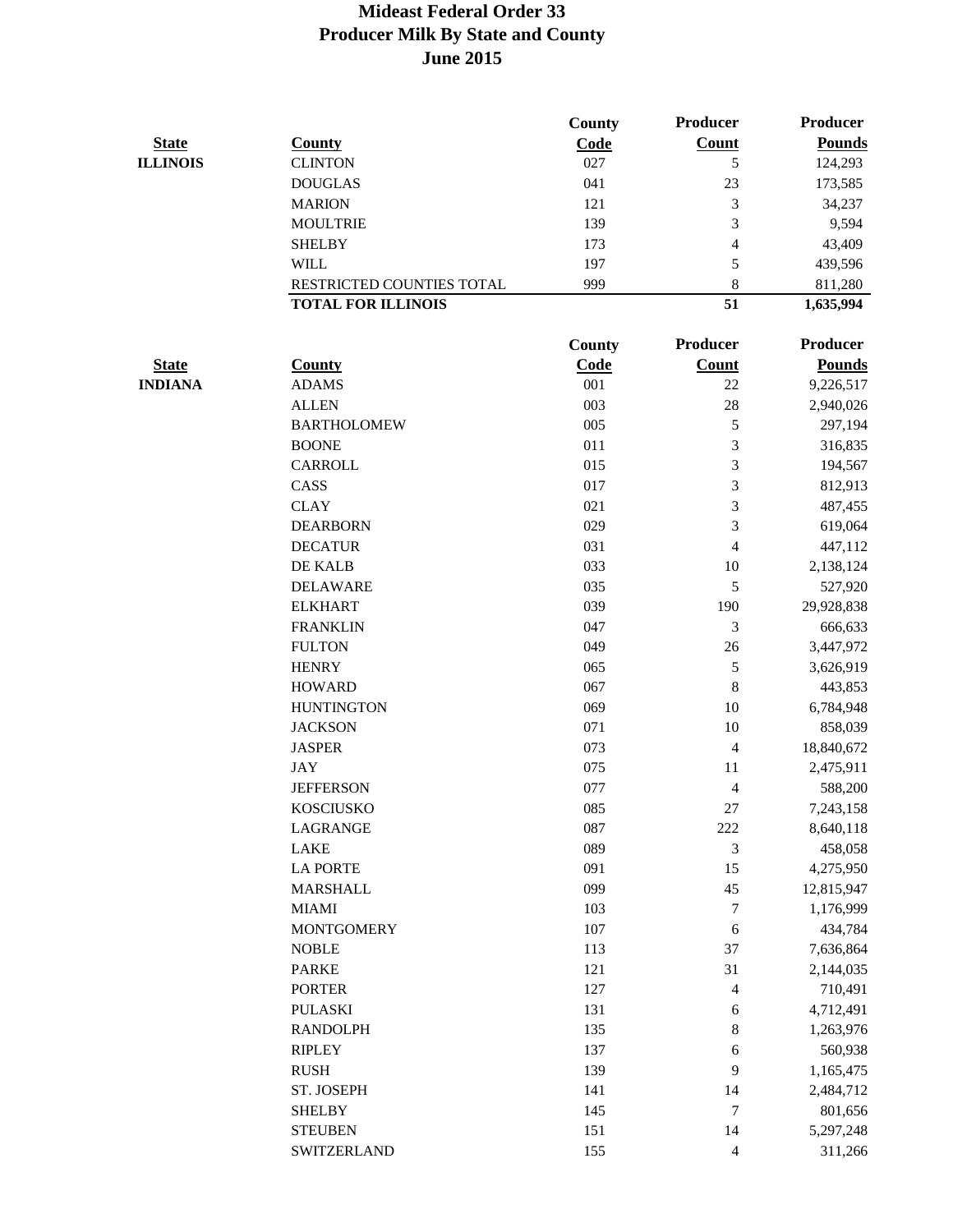|                                 |                           | <b>County</b> | Producer                 | <b>Producer</b> |
|---------------------------------|---------------------------|---------------|--------------------------|-----------------|
| <b>State</b>                    | <b>County</b>             | Code          | Count                    | <b>Pounds</b>   |
| <b>INDIANA</b>                  | <b>WABASH</b>             | 169           | 13                       | 4,335,338       |
|                                 | <b>WAYNE</b>              | 177           | 68                       | 6,744,229       |
|                                 | <b>WELLS</b>              | 179           | 9                        | 7,695,863       |
|                                 | <b>WHITE</b>              | 181           | 3                        | 248,359         |
|                                 | WHITLEY                   | 183           | 10                       | 2,293,615       |
|                                 | RESTRICTED COUNTIES TOTAL | 999           | 27                       | 29,931,764      |
|                                 | <b>TOTAL FOR INDIANA</b>  |               | 955                      | 199,053,046     |
|                                 |                           |               |                          |                 |
|                                 |                           | County        | Producer                 | Producer        |
| <b>State</b>                    | <b>County</b>             | Code          | Count                    | <b>Pounds</b>   |
| <b>KENTUCKY</b>                 | <b>CHRISTIAN</b>          | 047           | 6                        | 106,437         |
|                                 | <b>FLEMING</b>            | 069           | 6                        | 538,861         |
|                                 | <b>MASON</b>              | 161           | 4                        | 278,406         |
|                                 | <b>ROBERTSON</b>          | 201           | 4                        | 214,889         |
|                                 | <b>SHELBY</b>             | 211           | 5                        | 34,608          |
|                                 | <b>TODD</b>               | 219           | $\overline{7}$           | 79,235          |
|                                 | RESTRICTED COUNTIES TOTAL | 999           | 16                       | 426,229         |
|                                 | <b>TOTAL FOR KENTUCKY</b> |               | 48                       | 1,678,665       |
|                                 |                           | County        | Producer                 | <b>Producer</b> |
| <b>State</b>                    | <b>County</b>             |               | Count                    | <b>Pounds</b>   |
| <b>MARYLAND</b>                 | 1/ GARRETT                | Code<br>023   | 40                       |                 |
|                                 |                           |               | 40                       | 3,877,647       |
| 1/ Includes Restricted Counties | <b>TOTAL FOR MARYLAND</b> |               |                          | 3,877,647       |
|                                 |                           | County        | Producer                 | <b>Producer</b> |
| <b>State</b>                    | <b>County</b>             | Code          | <b>Count</b>             | <b>Pounds</b>   |
| <b>MICHIGAN</b>                 | <b>ALCONA</b>             | 001           | 7                        | 1,460,803       |
|                                 | <b>ALGER</b>              | 003           | 3                        | 147,940         |
|                                 | <b>ALLEGAN</b>            | 005           | 69                       | 27,133,494      |
|                                 | <b>ALPENA</b>             | 007           | 32                       | 4,141,434       |
|                                 | <b>ARENAC</b>             | 011           | 21                       | 4,553,864       |
|                                 | <b>BARAGA</b>             | 013           | 4                        | 274,402         |
|                                 | <b>BARRY</b>              | 015           | 31                       | 23,790,268      |
|                                 | <b>BAY</b>                | 017           | $\tau$                   | 1,750,242       |
|                                 | <b>BERRIEN</b>            | 021           | $\,$ 8 $\,$              | 786,451         |
|                                 | <b>BRANCH</b>             | 023           | 23                       | 5,703,578       |
|                                 | <b>CALHOUN</b>            | 025           | $20\,$                   | 10,581,190      |
|                                 | CASS                      | 027           | 4                        | 746,910         |
|                                 | <b>CHARLEVOIX</b>         | 029           | 5                        | 154,573         |
|                                 | <b>CHEBOYGAN</b>          | 031           | $\overline{\mathbf{4}}$  | 223,028         |
|                                 | <b>CHIPPEWA</b>           | 033           | 9                        | 930,623         |
|                                 | <b>CLARE</b>              | 035           | $28\,$                   | 4,304,828       |
|                                 | <b>CLINTON</b>            | 037           | 62                       | 70,971,961      |
|                                 | <b>DELTA</b>              | 041           |                          |                 |
|                                 |                           |               | $\overline{\mathcal{A}}$ | 766,377         |
|                                 | <b>EATON</b>              | 045           | 24                       | 2,465,875       |
|                                 | <b>GENESEE</b>            | 049           | 7                        | 2,192,920       |
|                                 | <b>GLADWIN</b>            | 051           | 9                        | 1,722,169       |
|                                 | <b>GRAND TRAVERSE</b>     | 055           | 5                        | 88,377          |
|                                 | <b>GRATIOT</b>            | 057           | 35                       | 64, 345, 322    |
|                                 | <b>HILLSDALE</b>          | 059           | 29                       | 9,510,523       |
|                                 | <b>HURON</b>              | 063           | $77 \,$                  | 52,900,422      |
|                                 | <b>INGHAM</b>             | 065           | $26\,$                   | 9,728,915       |
|                                 | <b>IONIA</b>              | 067           | 51                       | 30,660,004      |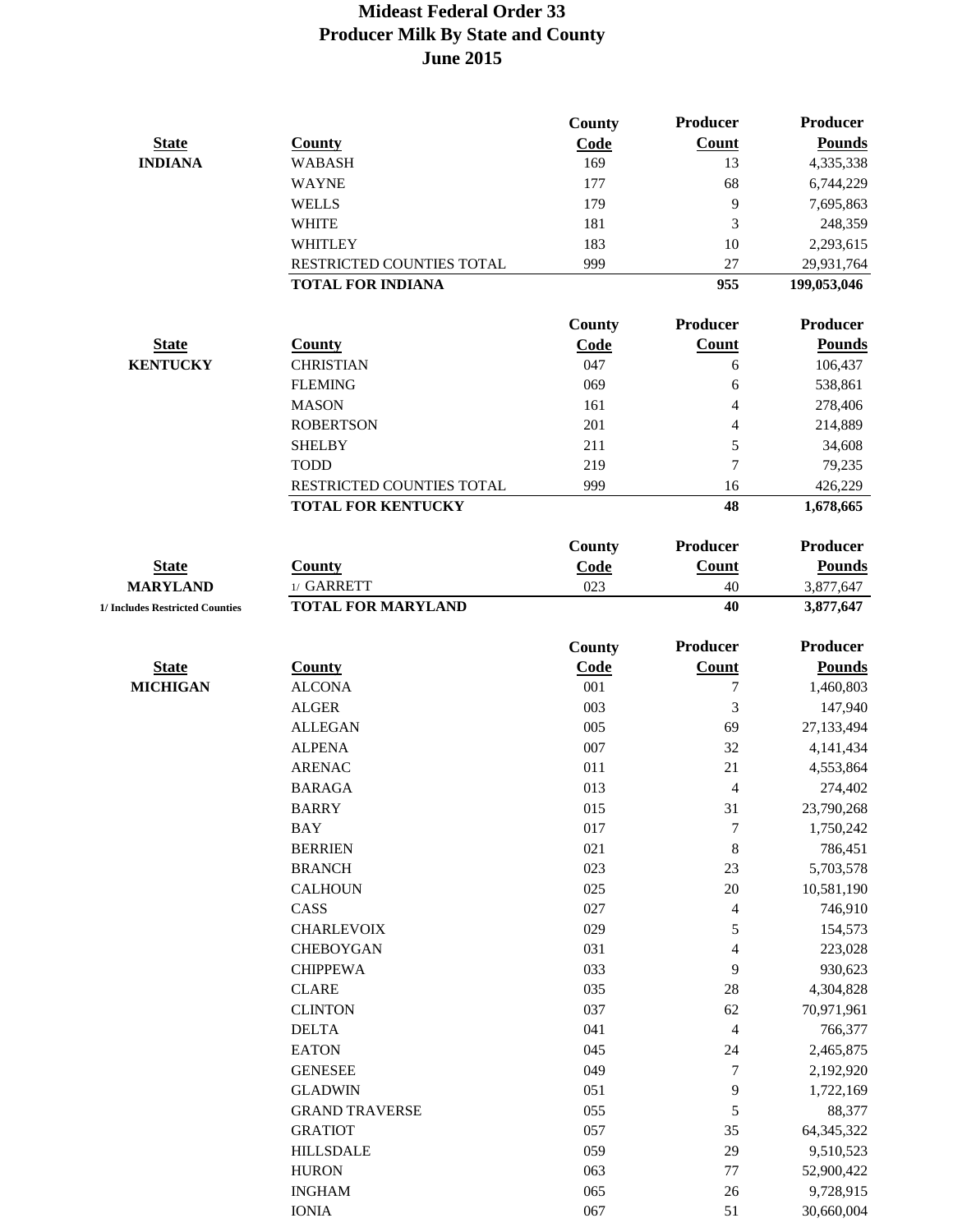|                  |                            | <b>County</b> | <b>Producer</b> | <b>Producer</b> |
|------------------|----------------------------|---------------|-----------------|-----------------|
| <b>State</b>     | <b>County</b>              | Code          | Count           | <b>Pounds</b>   |
| <b>MICHIGAN</b>  | <b>IOSCO</b>               | 069           | 12              | 3,049,431       |
|                  | <b>ISABELLA</b>            | 073           | 42              | 11,704,956      |
|                  | <b>JACKSON</b>             | 075           | 17              | 6,560,413       |
|                  | <b>KALAMAZOO</b>           | 077           | $\tau$          | 9,762,961       |
|                  | <b>KENT</b>                | 081           | 33              | 11,575,996      |
|                  | <b>LAPEER</b>              | 087           | 29              | 3,773,908       |
|                  | <b>LEELANAU</b>            | 089           | 4               | 84,531          |
|                  | <b>LENAWEE</b>             | 091           | 26              | 28,750,063      |
|                  | <b>LIVINGSTON</b>          | 093           | 11              | 4,819,302       |
|                  | <b>MACKINAC</b>            | 097           | 4               | 1,431,005       |
|                  | <b>MACOMB</b>              | 099           | 7               | 402,271         |
|                  | <b>MARQUETTE</b>           | 103           | 3               | 232,854         |
|                  | <b>MASON</b>               | 105           | 17              | 4,210,474       |
|                  | <b>MECOSTA</b>             | 107           | 23              | 2,847,017       |
|                  | <b>MENOMINEE</b>           | 109           | 15              | 4,742,510       |
|                  | <b>MIDLAND</b>             | 111           | 3               | 204,284         |
|                  | <b>MISSAUKEE</b>           | 113           | 45              | 35,292,957      |
|                  | <b>MONROE</b>              | 115           | $\overline{4}$  | 731,613         |
|                  | <b>MONTCALM</b>            | 117           | 56              | 15,666,743      |
|                  | <b>MONTMORENCY</b>         | 119           | $\,8\,$         | 885,647         |
|                  | <b>MUSKEGON</b>            | 121           | 16              | 11,920,365      |
|                  | <b>NEWAYGO</b>             | 123           | 51              | 6,046,853       |
|                  | <b>OCEANA</b>              | 127           | 9               | 243,283         |
|                  | <b>OGEMAW</b>              | 129           | 42              | 8,599,255       |
|                  | <b>OSCEOLA</b>             | 133           | 38              | 11,705,262      |
|                  | <b>OSCODA</b>              | 135           | 11              | 537,005         |
|                  | <b>OTTAWA</b>              | 139           | 65              | 38,186,399      |
|                  | PRESQUE ISLE               | 141           | 7               | 1,132,627       |
|                  | <b>SAGINAW</b>             | 145           | 16              | 5,456,390       |
|                  | <b>ST. CLAIR</b>           | 147           | 12              | 2,429,713       |
|                  | ST. JOSEPH                 | 149           | 23              | 8,677,453       |
|                  | <b>SANILAC</b>             | 151           | 105             | 44,765,497      |
|                  | <b>SHIAWASSEE</b>          | 155           | 18              | 5,518,289       |
|                  | <b>TUSCOLA</b>             | 157           | 42              | 12,825,676      |
|                  | VAN BUREN                  | 159           | 11              | 6,118,932       |
|                  | <b>WASHTENAW</b>           | 161           | 22              | 4,003,063       |
|                  | <b>WEXFORD</b>             | 165           | 12              | 811,488         |
|                  | RESTRICTED COUNTIES TOTAL  | 999           | 12              | 1,130,048       |
|                  | <b>TOTAL FOR MICHIGAN</b>  |               | 1,482           | 648,873,027     |
|                  |                            | County        | <b>Producer</b> | <b>Producer</b> |
| <b>State</b>     | <b>County</b>              | Code          | Count           | <b>Pounds</b>   |
| <b>MINNESOTA</b> | <b>STEARNS</b>             | 145           | 6               | 125,546         |
|                  | <b>TODD</b>                | 153           | 6               | 57,934          |
|                  | RESTRICTED COUNTIES TOTAL  | 999           | 4               | 350,784         |
|                  | <b>TOTAL FOR MINNESOTA</b> |               | 16              | 534,264         |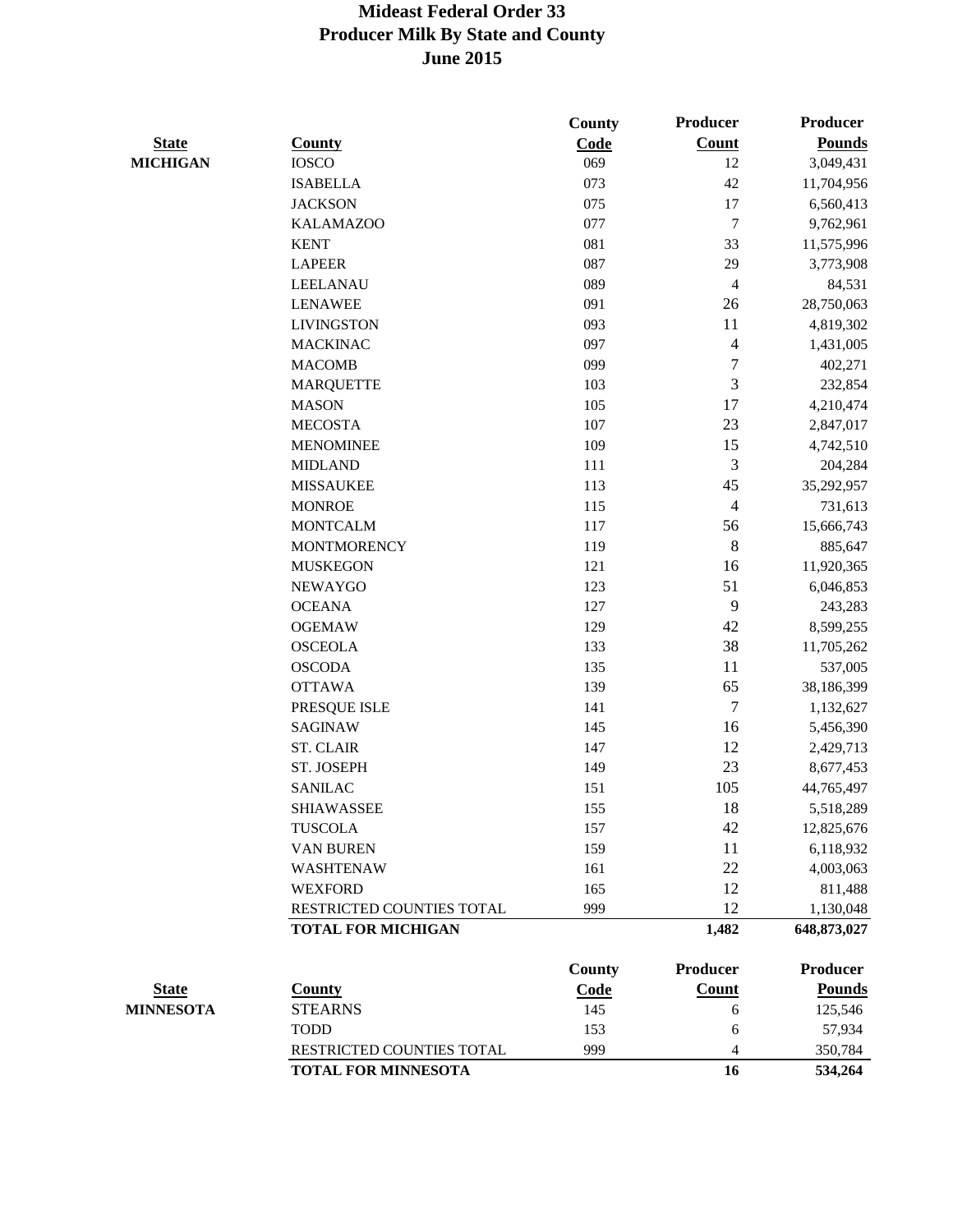|                 |                           | County | <b>Producer</b>          | <b>Producer</b> |
|-----------------|---------------------------|--------|--------------------------|-----------------|
| <b>State</b>    | <b>County</b>             | Code   | Count                    | <b>Pounds</b>   |
| <b>NEW YORK</b> | <b>CATTARAUGUS</b>        | 009    | 60                       | 17,915,004      |
|                 | <b>CHAUTAUQUA</b>         | 013    | 151                      | 28,317,339      |
|                 | <b>ERIE</b>               | 029    | 11                       | 3,152,339       |
|                 | <b>GENESEE</b>            | 037    | 4                        | 3,856,375       |
|                 | <b>LIVINGSTON</b>         | 051    | $\boldsymbol{7}$         | 11,926,009      |
|                 | <b>WYOMING</b>            | 121    | 19                       | 24,123,354      |
|                 | RESTRICTED COUNTIES TOTAL | 999    | 6                        | 4,291,200       |
|                 | <b>TOTAL FOR NEW YORK</b> |        | 258                      | 93,581,620      |
|                 |                           | County | <b>Producer</b>          | <b>Producer</b> |
| <b>State</b>    | <b>County</b>             | Code   | <b>Count</b>             | <b>Pounds</b>   |
| <b>OHIO</b>     | <b>ADAMS</b>              | 001    | 22                       | 1,568,245       |
|                 | <b>ALLEN</b>              | 003    | 5                        | 1,085,134       |
|                 | <b>ASHLAND</b>            | 005    | 52                       | 13,352,816      |
|                 | <b>ASHTABULA</b>          | 007    | 34                       | 6,618,167       |
|                 | <b>ATHENS</b>             | 009    | 10                       | 798,169         |
|                 | <b>AUGLAIZE</b>           | 011    | 41                       | 6,975,427       |
|                 | <b>BELMONT</b>            | 013    | 13                       | 1,080,225       |
|                 | <b>BROWN</b>              | 015    | 9                        | 697,979         |
|                 | <b>BUTLER</b>             | 017    | 3                        | 231,732         |
|                 | CARROLL                   | 019    | 30                       | 2,510,150       |
|                 | <b>CHAMPAIGN</b>          | 021    | 14                       | 1,474,249       |
|                 | <b>CLARK</b>              | 023    | $\overline{\mathbf{4}}$  | 7,320,722       |
|                 | <b>CLINTON</b>            | 027    | 5                        | 448,343         |
|                 | <b>COLUMBIANA</b>         | 029    | 81                       | 11,395,250      |
|                 | <b>COSHOCTON</b>          | 031    | 25                       | 2,450,385       |
|                 | <b>CRAWFORD</b>           | 033    | 8                        | 2,884,116       |
|                 | <b>DARKE</b>              | 037    | 46                       | 10,153,876      |
|                 | <b>DEFIANCE</b>           | 039    | 11                       | 7,390,337       |
|                 | <b>DELAWARE</b>           | 041    | $\overline{\mathcal{L}}$ | 350,291         |
|                 | <b>FAIRFIELD</b>          | 045    | 8                        | 608,144         |
|                 | <b>FAYETTE</b>            | 047    | 3                        | 537,694         |
|                 | <b>FULTON</b>             | 051    | 9                        | 4,678,286       |
|                 | <b>GALLIA</b>             | 053    | 7                        | 521,550         |
|                 | <b>GEAUGA</b>             | 055    | 55                       | 4,014,071       |
|                 | <b>GREENE</b>             | 057    | $\sqrt{5}$               | 1,175,105       |
|                 | <b>GUERNSEY</b>           | 059    | 5                        | 478,187         |
|                 | <b>HANCOCK</b>            | 063    | 3                        | 1,437,086       |
|                 | <b>HARDIN</b>             | 065    | 9                        | 12,141,815      |
|                 | <b>HARRISON</b>           | 067    | 10                       | 736,716         |
|                 | <b>HENRY</b>              | 069    | $\,8\,$                  | 2,923,704       |
|                 | <b>HIGHLAND</b>           | 071    | 34                       | 2,191,304       |
|                 | <b>HOLMES</b>             | 075    | 178                      | 13,130,070      |
|                 | <b>HURON</b>              | 077    | 47                       | 6,337,657       |
|                 | <b>JACKSON</b>            | 079    | 6                        | 142,515         |
|                 | <b>JEFFERSON</b>          | 081    | $\boldsymbol{7}$         | 750,730         |
|                 | <b>KNOX</b>               | 083    | 32                       | 8,199,394       |
|                 | <b>LICKING</b>            | 089    | 13                       | 3,046,848       |
|                 | <b>LOGAN</b>              | 091    | 30                       | 4,311,518       |
|                 | <b>LORAIN</b>             | 093    | 17                       | 1,863,508       |
|                 | <b>MADISON</b>            | 097    | 14                       | 17,340,887      |
|                 | <b>MAHONING</b>           | 099    | 33                       | 8,684,107       |
|                 | <b>MARION</b>             | 101    | 5                        | 5,388,705       |
|                 |                           |        |                          |                 |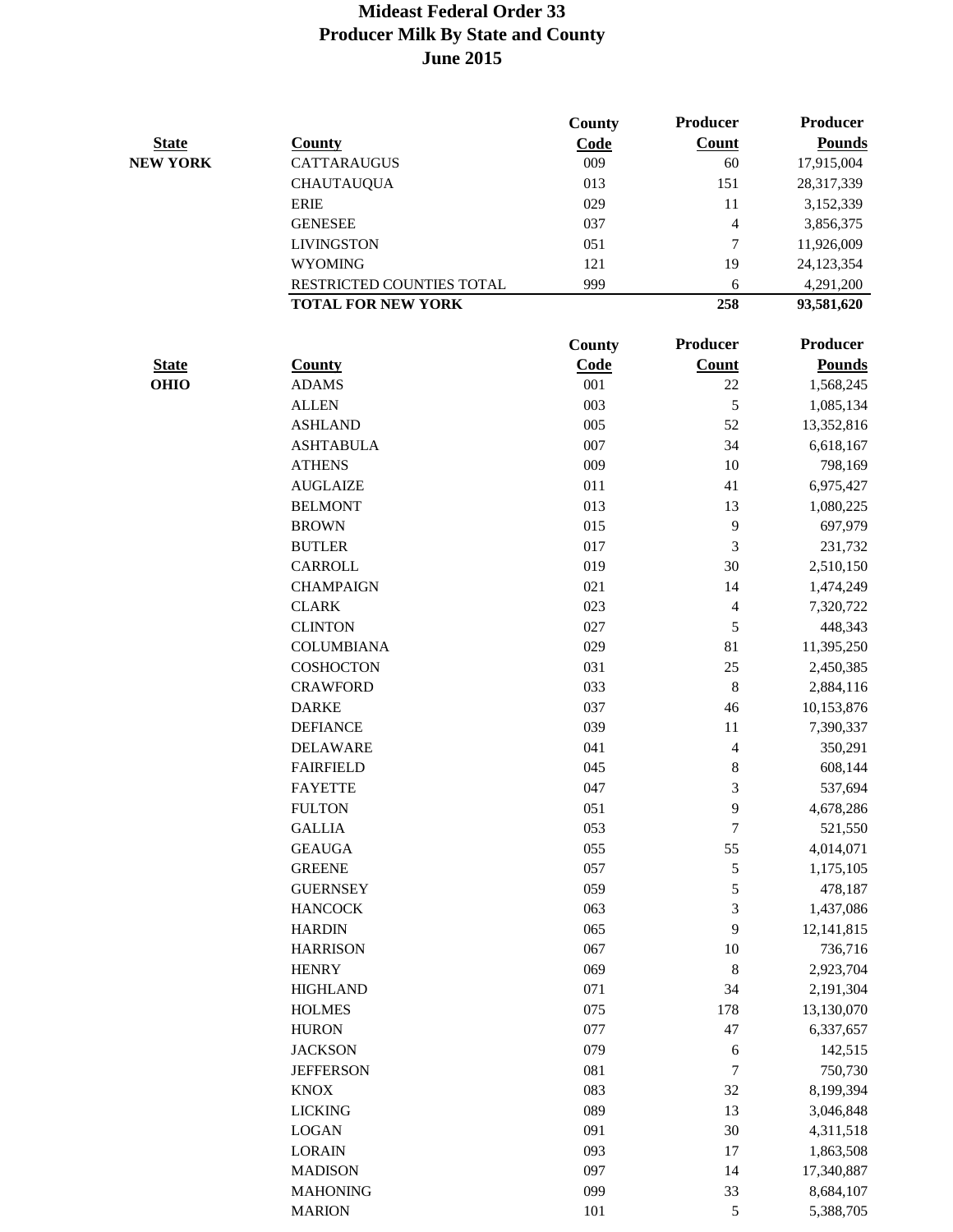|              |                           | County      | Producer         | <b>Producer</b> |
|--------------|---------------------------|-------------|------------------|-----------------|
| <b>State</b> | <b>County</b>             | Code        | Count            | <b>Pounds</b>   |
| <b>OHIO</b>  | <b>MEDINA</b>             | 103         | 23               | 3,843,530       |
|              | <b>MEIGS</b>              | 105         | 5                | 598,558         |
|              | <b>MERCER</b>             | 107         | 105              | 32,960,329      |
|              | <b>MIAMI</b>              | 109         | 10               | 1,371,430       |
|              | <b>MONROE</b>             | 111         | 12               | 845,756         |
|              | <b>MORGAN</b>             | 115         | $\tau$           | 1,581,203       |
|              | <b>MORROW</b>             | 117         | 9                | 2,908,777       |
|              | <b>MUSKINGUM</b>          | 119         | 14               | 1,125,960       |
|              | <b>PAULDING</b>           | 125         | 8                | 12,137,884      |
|              | <b>PERRY</b>              | 127         | 3                | 414,649         |
|              | <b>PICKAWAY</b>           | 129         | 8                | 2,732,667       |
|              | <b>PIKE</b>               | 131         | 10               | 805,101         |
|              | <b>PORTAGE</b>            | 133         | 14               | 2,773,969       |
|              | <b>PREBLE</b>             | 135         | 10               | 1,214,818       |
|              | <b>PUTNAM</b>             | 137         | 13               | 7,067,858       |
|              | <b>RICHLAND</b>           | 139         | 109              | 11,929,513      |
|              | <b>ROSS</b>               | 141         | 9                | 600,996         |
|              | <b>SANDUSKY</b>           | 143         | 9                | 842,284         |
|              | <b>SCIOTO</b>             | 145         | 3                | 308,466         |
|              | <b>SENECA</b>             | 147         | 4                | 873,687         |
|              | <b>SHELBY</b>             | 149         | 45               | 10,860,862      |
|              | <b>STARK</b>              | 151         | 75               | 13,641,011      |
|              | TRUMBULL                  | 155         | 28               | 4,387,934       |
|              | TUSCARAWAS                | 157         | 127              | 7,843,136       |
|              | <b>UNION</b>              | 159         | 8                | 695,464         |
|              | VAN WERT                  | 161         | 9                | 4,269,183       |
|              | WASHINGTON                | 167         | 18               | 3,096,784       |
|              | <b>WAYNE</b>              | 169         | 233              | 49,988,125      |
|              | <b>WILLIAMS</b>           | 171         | 5                | 7,620,312       |
|              | <b>WOOD</b>               | 173         | 6                | 4,617,725       |
|              | <b>WYANDOT</b>            | 175         | 7                | 801,010         |
|              | RESTRICTED COUNTIES TOTAL | 999         | 17               | 2,110,027       |
|              | <b>TOTAL FOR OHIO</b>     |             | 1,918            | 376,294,222     |
|              |                           | County      | <b>Producer</b>  | <b>Producer</b> |
| <b>State</b> | <b>County</b>             | <b>Code</b> | Count            | <b>Pounds</b>   |
| PENNSYLVANIA | <b>ARMSTRONG</b>          | 005         | 30               | 3,723,304       |
|              | <b>BEAVER</b>             | 007         | 25               | 1,942,708       |
|              | <b>BLAIR</b>              | 013         | $\boldsymbol{7}$ | 471,330         |
|              | <b>BRADFORD</b>           | 015         | 24               | 586,735         |
|              | <b>BUTLER</b>             | 019         | 33               | 3,699,107       |
|              | <b>CAMBRIA</b>            | 021         | 11               | 1,556,947       |
|              | <b>CENTRE</b>             | 027         | 17               | 2,595,011       |
|              | <b>CLARION</b>            | 031         | 26               | 3,009,099       |
|              | <b>CLEARFIELD</b>         | 033         | $10\,$           | 819,030         |
|              | <b>CLINTON</b>            | 035         | $20\,$           | 2,169,997       |
|              | <b>CRAWFORD</b>           | 039         | 136              | 19,828,028      |
|              | <b>ELK</b>                | 047         | $\,8\,$          | 584,553         |
|              | <b>ERIE</b>               | 049         | 67               | 5,840,350       |
|              | <b>FAYETTE</b>            | 051         | $22\,$           | 2,838,592       |
|              | <b>FOREST</b>             | 053         | 3                | 190,878         |
|              | <b>HUNTINGDON</b>         | 061         | 12               | 6,906,221       |

INDIANA 063 55 8,202,176